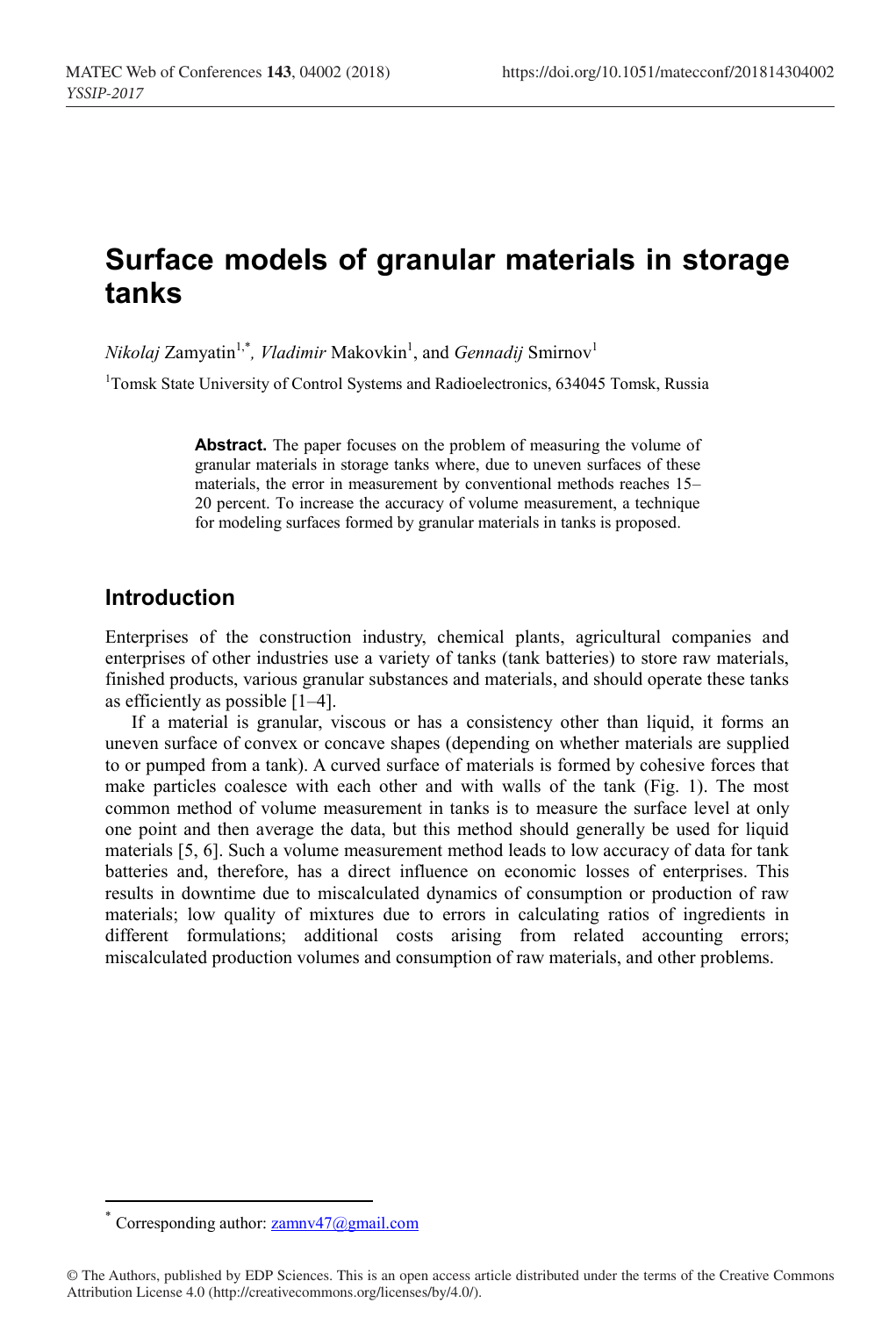



In order to increase the accuracy in practice, researchers model the surface of materials using known coordinates and, for this purpose, rely on mathematical surface relief models, in particular by approximating heights between adjacent points of the surface model [7]. More general statistical models include the "floating square" and "floating circle" described in [8].

Volume calculation is based on different techniques and depends on required accuracy [9]. This study uses a laser method to measure the surface level and three modeling techniques: by smooth surface, by cone, and by uneven surface, with neural network approximation and volume calculation through numerical integration. Similar studies are performed in Russia and abroad for other level measurement tools [5, 6, 9].

## **Materials and Methods**

According to the proposed technique, volume measurement for granular materials in a storage tank is divided into the following stages:

- 1) determining a discrete set of values of surface levels;
- 2) approximating the surface to determine intermediate unknown values of coordinates and its nonlinear function;
- 3) calculating the volume of material under the formed surface.

The volume measurement method by smooth surface lies in measuring the level at a certain location and calculating the volume of material. This is the simplest method that is usually applied to control the volume of liquid materials in case of manual measurement. It is the fastest method among the considered ones and does not require complex calculation. However, since this method ignores rheological and flow properties of mixtures, it has the lowest accuracy for granular materials as compared to all other methods proposed above.

The volume measurement method by cone lies in measuring the level of material at a specific location and modeling the cone or conical depression (for cases when the material is supplied to and pumped from the tank, respectively). The angle between generatrices and base is equal to the angle of repose of the material. The angle of repose (sometimes the angle of internal friction or angle of slope) is the angle formed by a free surface of loose mass or other granular material with a horizontal plane.

By using the angle of repose and calculating the cone volume, it is possible to significantly increase the accuracy as compared to volume measurement by smooth surface. However, this method has the following disadvantages:

- it requires more data and preliminary calculations for different types of tanks;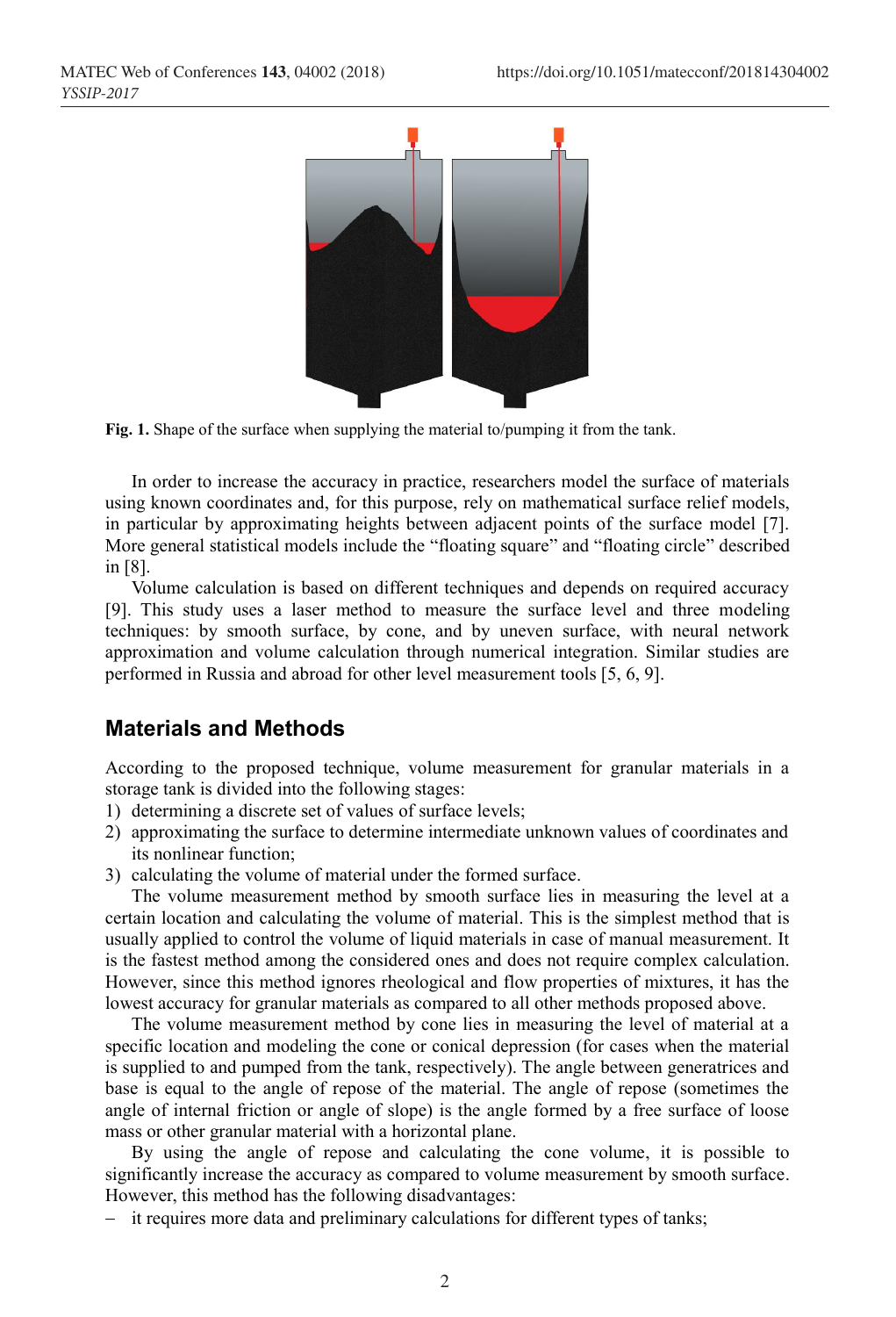- $-$  the angle of repose varies depending on moisture, type and grade of granular materials and is determined experimentally;
- $-$  the angle between the base and loose mass is equal to the angle of repose only when supplying to or pumping materials from the tank. However, when switching from the first process to the second one and vice versa, the angle will change too.

The volume under an uneven surface in a vertical cylindrical tank is determined subject to the geometric meaning of the double integral. If the  $f(x, y)$  function takes only positive values in the *D* domain, the double integral of this function is numerically equal to the volume *V* of the vertical cylindrical body constructed on the basis of *D* and bounded above by the corresponding part of the surface  $z=f(x,y)$  [10].

$$
V = \iint_D z \, dx \, dy \tag{1}
$$

Values of integrals can be calculated in two common ways: either using quadrature or cubature formulas, or using the Monte Carlo method.

For mathematical modeling of surfaces, it is suggested to use neural networks that have high speed and accuracy of models. In [7, 11], various neural networks were compared, in particular for approximation of input values. In [11], the output values of neural networks were compared according to the coefficients of determination presented in Table 1.

**Table 1.** Quality of approximation based on the coefficients of determination.

|                     | <b>GRNN</b> | <b>RBF</b> |         |
|---------------------|-------------|------------|---------|
|                     | network     | network    | network |
| Coefficient $(R^2)$ | 0.9473      | 0.9918     | 0.6422  |

When smoothing the function on the basis of models other than neural networks, such as Fourier series and a multiplicative model, the coefficients of determination are equal to 0.8747 and 0.7262, respectively.

From the data shown above, it is clear that RBF and GRNN neural networks are best suited for approximating surfaces. The RBF network gives the coefficient of determination  $R^2$  = 0.9918. This means that the actual output of the neural network and the desired output are almost identical. Using analytical or numerical methods, it is practically impossible to achieve such a high value of the coefficient of determination. In terms of processing speed and network learning, RBF networks are best suited for approximating the surface model, since they do not have the second intermediate layer that would be responsible for estimating the weighted mean, as in case of GRNN. Therefore, RBF networks can be used to model the surface of materials.

In 1956, Kolmogorov proved that any continuous function can be implemented as a superposition of functions of smaller dimension [12]. The implicit function of threedimensional surface can be represented in the form  $(2)$ :

$$
f(x, y) = \sum_{i=1}^{n} \omega_i \varphi(r),
$$
 (2)

where  $\omega_i$  are the constants;  $\varphi(r)$  is the radial basis function.

As a function of  $\varphi(r)$ , we can choose any radial basis function (3) that is used to solve problems of multidimensional interpolation and approximation.

$$
\varphi(x, y, c_i^x, c_i^y) = 1 - \sqrt{(x - c_i^x)^2 + (y - c_i^y)^2}
$$
\n(3)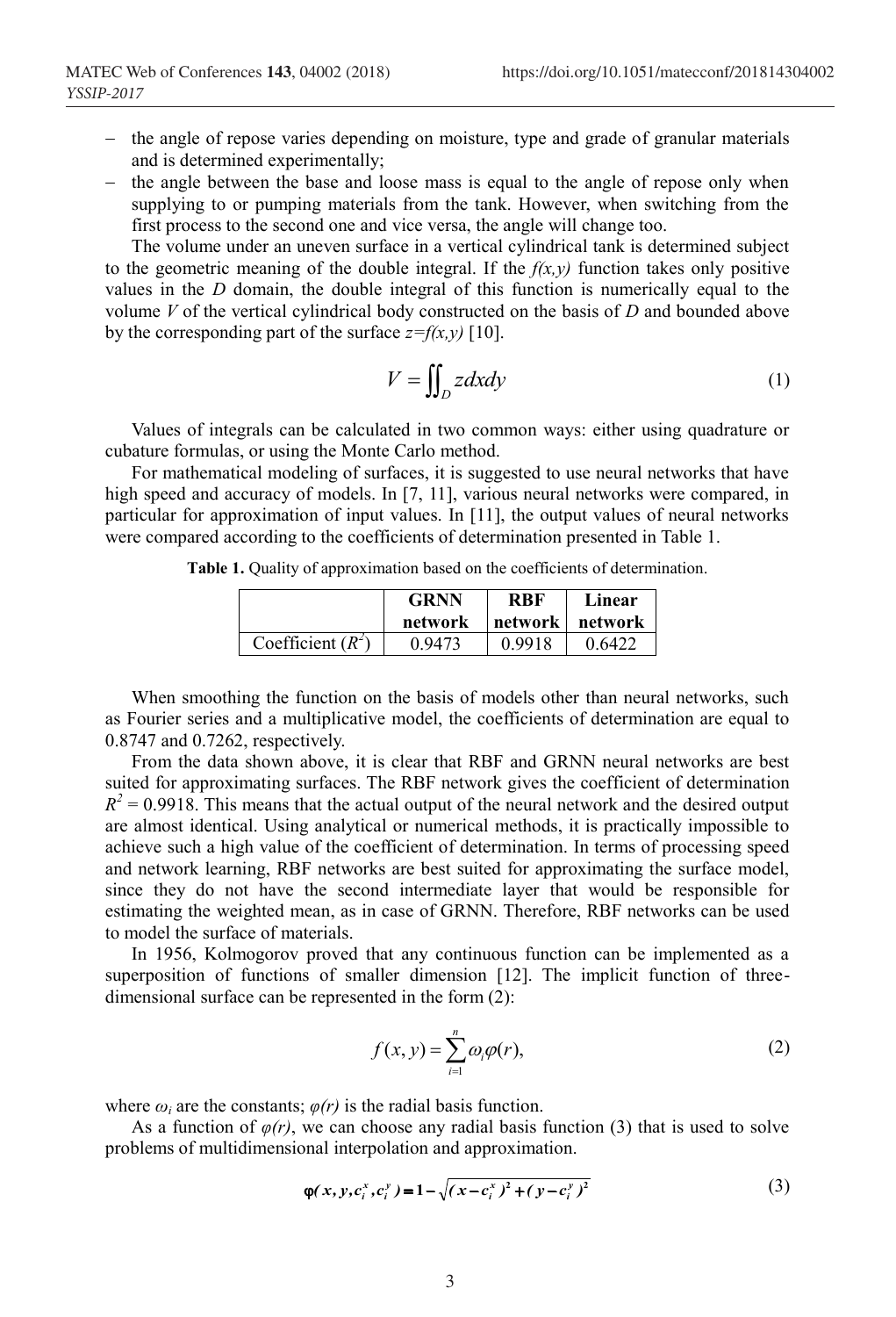where  $c^x_i$ ,  $c^y_i$  are some constants, the so called RBF kernels.

The implicit surface function can be implemented using a neural network consisting of two layers: a hidden nonlinear layer with n neurons and an output linear layer with one neuron that transmits a weighted sum of neuron outputs of the first layer to the output.

- The RBF neural network learning algorithm is as follows:
- $-$  to select the number of neurons in the hidden layer so that it is equal to the number of input points;
- to specify a RBF kernel for each neuron  $(c^x_i, c^y_i)$  so that  $c^x_i = x_i, c^y_i = y_i$ ;
- $\sim$  to determine weights  $\omega_i$ . The output value of the network for the ith input data is determined by the formula (4)

$$
D_i = w_1 f(x_i, y_i, c_1^x, c_1^y) + w_2 f(x_i, y_i, c_2^x, c_2^y) + ... + w_n f(x_i, y_i, c_n^x, c_n^y) \qquad (4)
$$

Thus, the surface relief is represented in the form of a nonlinear function  $\overline{\phantom{a}}$  a superposition of the learned RBF neural network. Then the volume of a certain material can be determined by solving a double or triple integral of an already known function.

The error in calculating the additional volume depends only on surface irregularities, since the volume of material below the minimum surface level of the mixture is determined by the shape and dimensions of the tank. The volume of material can be measured by the following methods.

#### **Results**

The possibility of using the proposed method was tested experimentally based on a model of vertical cylindrical tank in which M400 cement was used as a material to be measured. To measure the level, we used a cylindrical coordinate system with the **0z** axis passing through the center of the model. In real conditions, non-uniformly distributed data can be transmitted to the input of a RBF neural network. However, for the sake of simplicity, the points were equally spaced from each other, while level values were measured at equal intervals *φ* and *r* from each other.

A SICKDT50 (error  $\pm$  1mm) laser rangefinder was used as a level meter.

Since the applied radial basis function does not work with cylindrical coordinates directly because of the Euclidean distance between the center and the points, it is necessary to change variables through a Jacobian.

A cubic RBF function is used as an activation neuron function. The activation function was chosen experimentally while comparing with the real surface by the appearance of the model:

$$
a = n^3 \tag{5}
$$

When teaching the RBF neural network with zero error, the number of neurons in the hidden layer is always equal to the number of elements in the learning set (values transmitted to the network input). With such an error, it is impossible to obtain an acceptable (in terms of speed) solution for large training sets. Therefore, additional manipulations are required to minimize the error of the model. Moreover, the zero error does not guarantee that the intermediate values for which the neural network has not been learned will give an accurate result. On the contrary, the surface model will be more likely to have a complex shape that is different from the real one.

As shown by experiments, twelve neurons were sufficient to learn a neural network with an error of less than one percent, while significantly reducing the calculation time. The performance of the neural network with a cubic activation function is shown in Figure 2.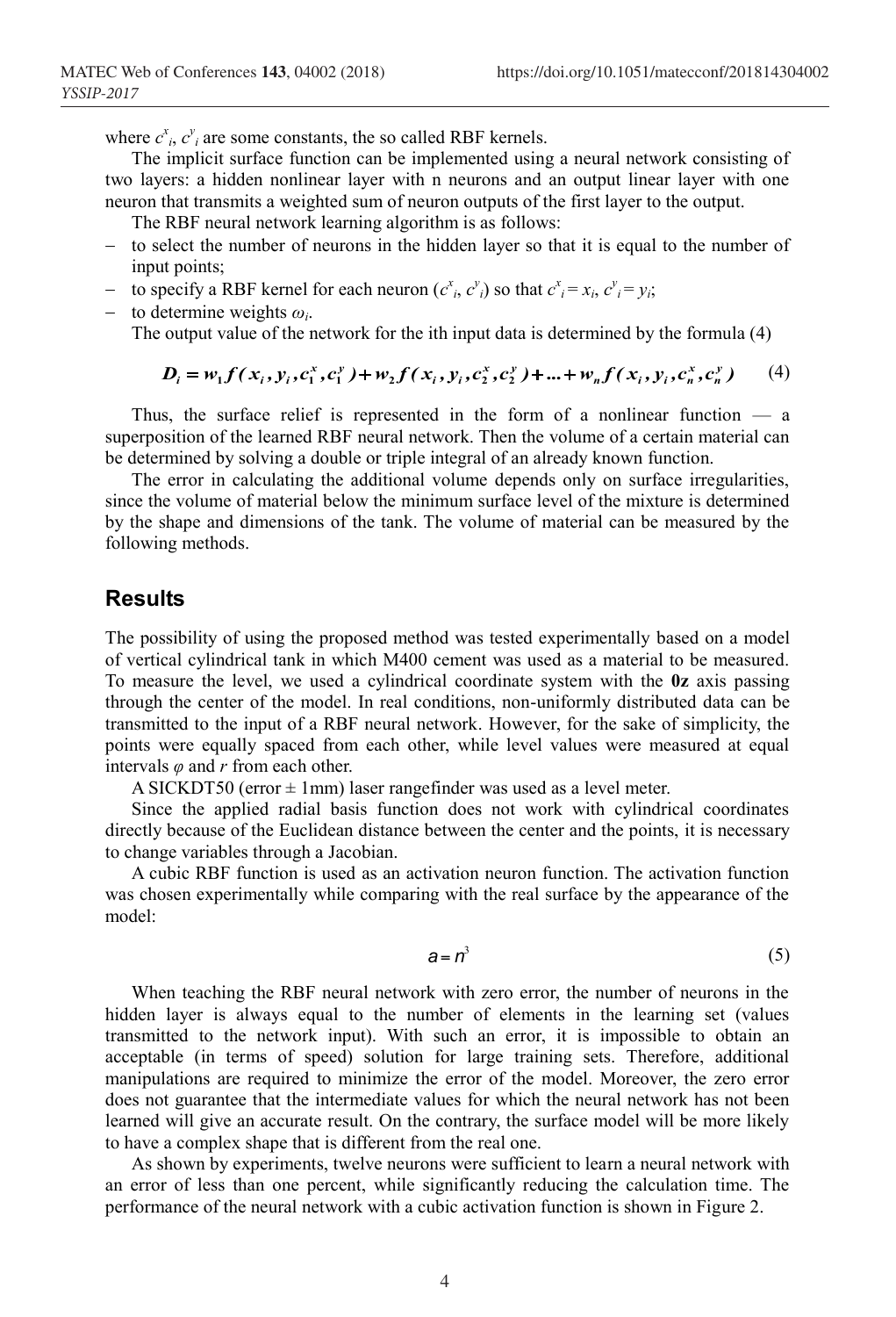

**Fig. 2.** A graphical representation of the obtained data can be seen on the left. The performance of the cubic activation function in the neural network is presented on the right.

The learning time of the neural network is tenths of a second. This is sufficient when using this method for tank batteries.

In this paper, the authors investigate the surface in a static state (effects of supplying the mixture to or pumping it from the tank in dynamics were neglected). They focus on measuring the volume of the "heap" formed by the material (the volume of the mixture under the heap remains unchanged), while estimating level values from its lower boundary. The volume of the mixture under the "heap", *Vосн*, is calculated by the formula for the vertical cylinder volume.

The measurement of the volume by smooth surface was based on the average level of material with a smooth surface.

For the conical surface, the average angle of repose was equal to thirty-nine degrees due to unevenness and lumpiness, which is close to the tabulated values, and the angle of repose is chosen to be equal to forty degrees. When measuring the volume by the nonlinear function, the double integral was calculated by the Gauss-Kronrod method. The estimation of the errors for different volume measurement methods is presented in Table 2.

| <b>Smooth surface</b> | Cone     | <b>Nonlinear</b><br>function |
|-----------------------|----------|------------------------------|
| 25.8%                 | $21.7\%$ | 8%                           |

**Table 2.** Errors of methods.

### **Conclusion**

According to the experimental results, the method of volume measurement by smooth surface is found to have the greatest error. The error produced by the measurement method by cone is slightly less. By analyzing characteristics of materials in a more detail and developing the appropriate formulas, it is possible to increase the accuracy of measurement by cone. However, its main weaknesses will still exist — a narrow focus on the type of material and labour-intensive research.

Among three available methods, the method with approximation of a nonlinear function is the best one, since it allows the error to be controlled by the number of partitions of function responses or the number of experiments. Moreover, this method takes the surface model into account.

It is reasonable to use a RBF neural network for obtaining the surface model of granular substances in order to improve the accuracy of measuring volumes in tank batteries and storehouses of production enterprises.

The most effective techniques are those that are aimed at modeling surface functions and measuring their volume by quadrature or Monte Carlo methods, since these techniques, according to the obtained results, have the smallest error. In this case, the Gauss-Kronrod